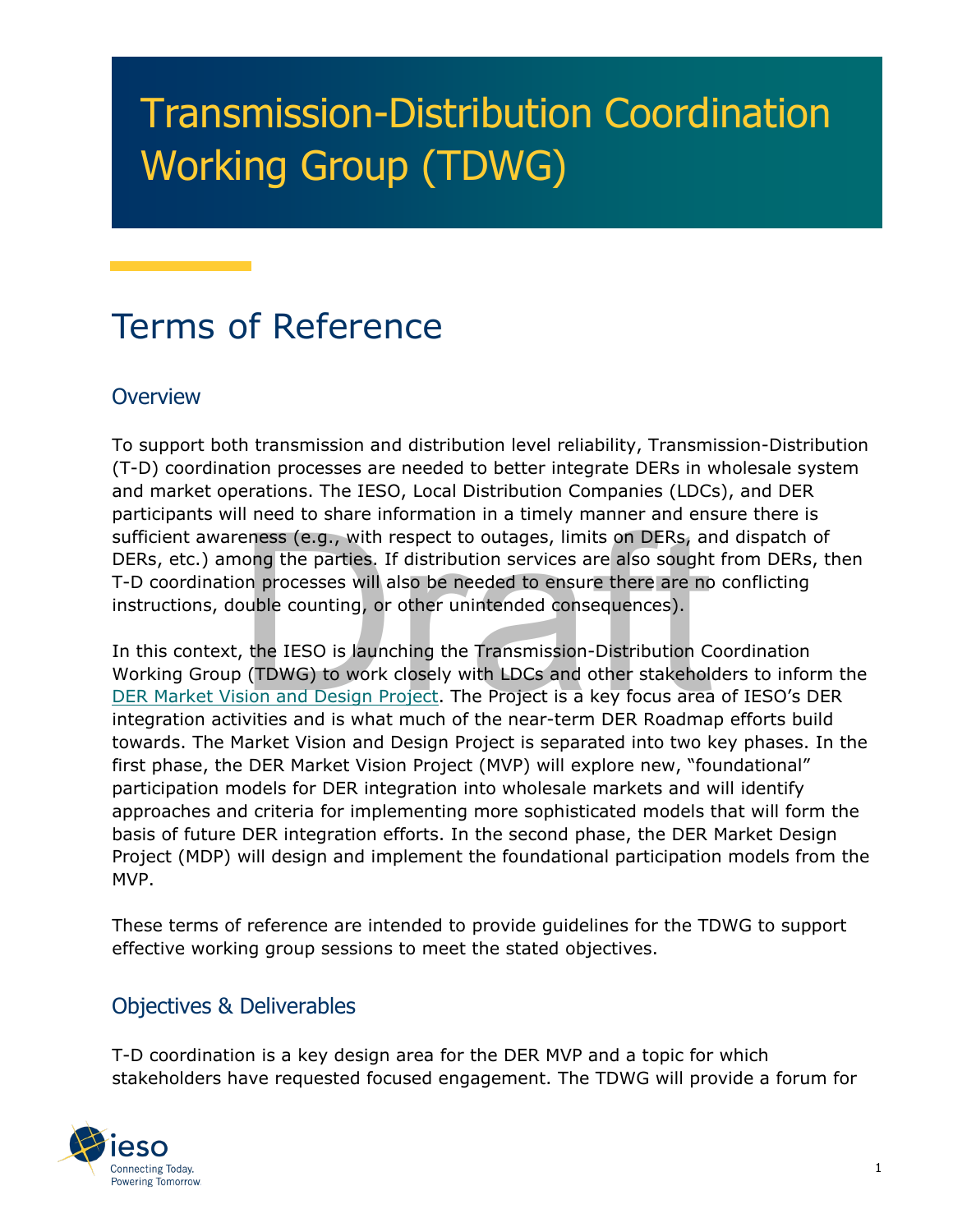in-depth engagement on T-D coordination. The objective of the TDWG is to support the IESO in developing conceptual coordination protocol(s) that detail the communications among the IESO, LDCs, and DER participants in the IESO-Administered Markets by Q1 2023 (when the final DER MVP report is expected to be published). The coordination protocol(s) developed will be shared with the IESO's broader stakeholder community through the DER MVP engagement process, prior to finalizing foundational DER participation models. The conceptual coordination protocol(s) are expected to form the basis of new rules for the IESO-administered markets that will need to be put in place to support the new DER participation models that the IESO has committed to implement by 2026 per the IESO's Enabling Resources Work Plan published in December 2021.

The TDWG will be in place from Q1 2022 through Q1 2023. If there is follow-on work beyond this timeline, the IESO may, in consultation with TDWG members, establish new objectives and extend the TDWG beyond Q1 2023. If so, the IESO will specify in writing the new objectives and extended duration for the TDWG efforts.

#### Membership

FIFIRE integration. Membership of the group will include<br>ervers.<br>f active members include:<br>te to materials development and review materials in ad<br>participate in scheduled meetings and contribute to dis<br>rward perspectives/r Membership on the working group is open to representatives of distribution and transmission companies as well as other stakeholders with knowledge of grid operations, planning and/or DER integration. Membership of the group will include active members as well as observers.

Expectations of active members include:

- Contribute to materials development and review materials in advance of meetings
- Actively participate in scheduled meetings and contribute to discussion topics
- Bring forward perspectives/relevant initiatives from respective organisations
- Commitment to problem solving, collaboration and exchange of ideas

Representatives from the Ontario Energy Board, Ministry of Energy, and Natural Resources Canada will attend TDWG meetings as observers. Observers will have the opportunity to contribute to discussions but will primarily attend for informational purposes.

A list of the TDWG's membership is provided in the Appendix.

#### Organization and Administration of Meetings

- Notice of meetings will be provided at least one month in advance. Meetings are expected to take place on a quarterly basis. Additional ad-hoc meetings may also be held as necessary. All meetings will be held virtually.
- IESO staff will chair and facilitate the meetings.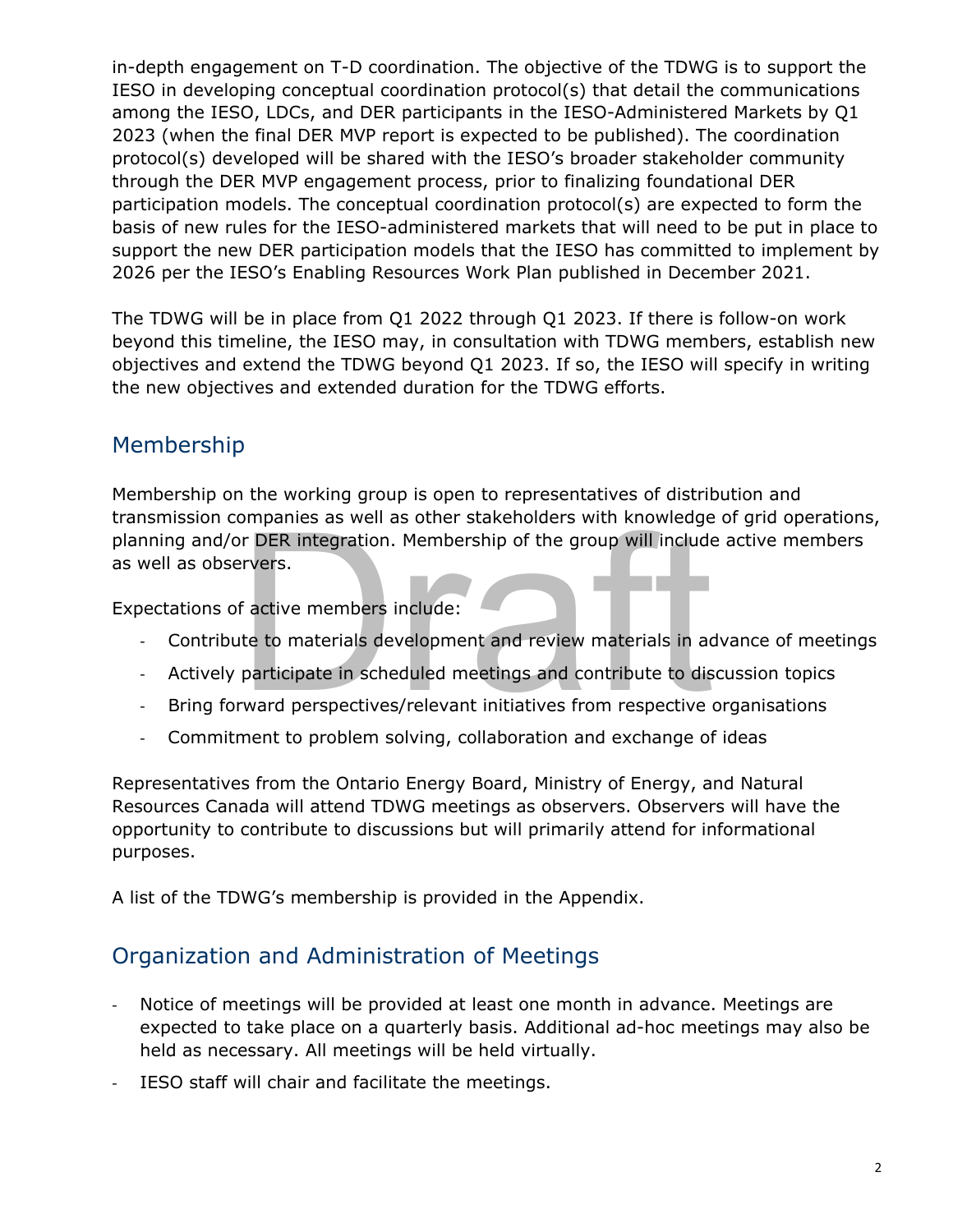- Meeting materials will be made available to the working group at least one week in advance of meetings. Materials will be posted on the IESO's TDWG engagement page.
- The IESO will take meeting notes with a focus on actionable items and their resolution.
- Draft meeting notes will be available within one week following a meeting in order for TDWG members to review. Members will have one week to provide feedback.
- The IESO will finalize the meeting notes upon receipt of feedback. Final meeting notes, including any accompanying written submissions from TDWG members, will be posted on the engagement page within one month of a meeting.
- Meetings will not be recorded. Only the meeting notes and other materials, as deemed necessary by the IESO, will be posted to the TDWG engagement page.
- Members may, from time-to-time, be requested to provide written submissions to support their positions in order for all TDWG members and the IESO to clearly understand the merits of the issue at hand and any solution being proposed. Members will be asked to provide the submissions within two weeks in these instances.
- of their respective organizations to investigate issues.<br>
ill be summarized and/or aggregated to protect any cordinations of the summarized and of a support of the summarized and conditions. - In some instances, members may be requested to share confidential or proprietary information of their respective organizations to investigate issues. In these instances, feedback will be summarized and/or aggregated to protect any confidential information.